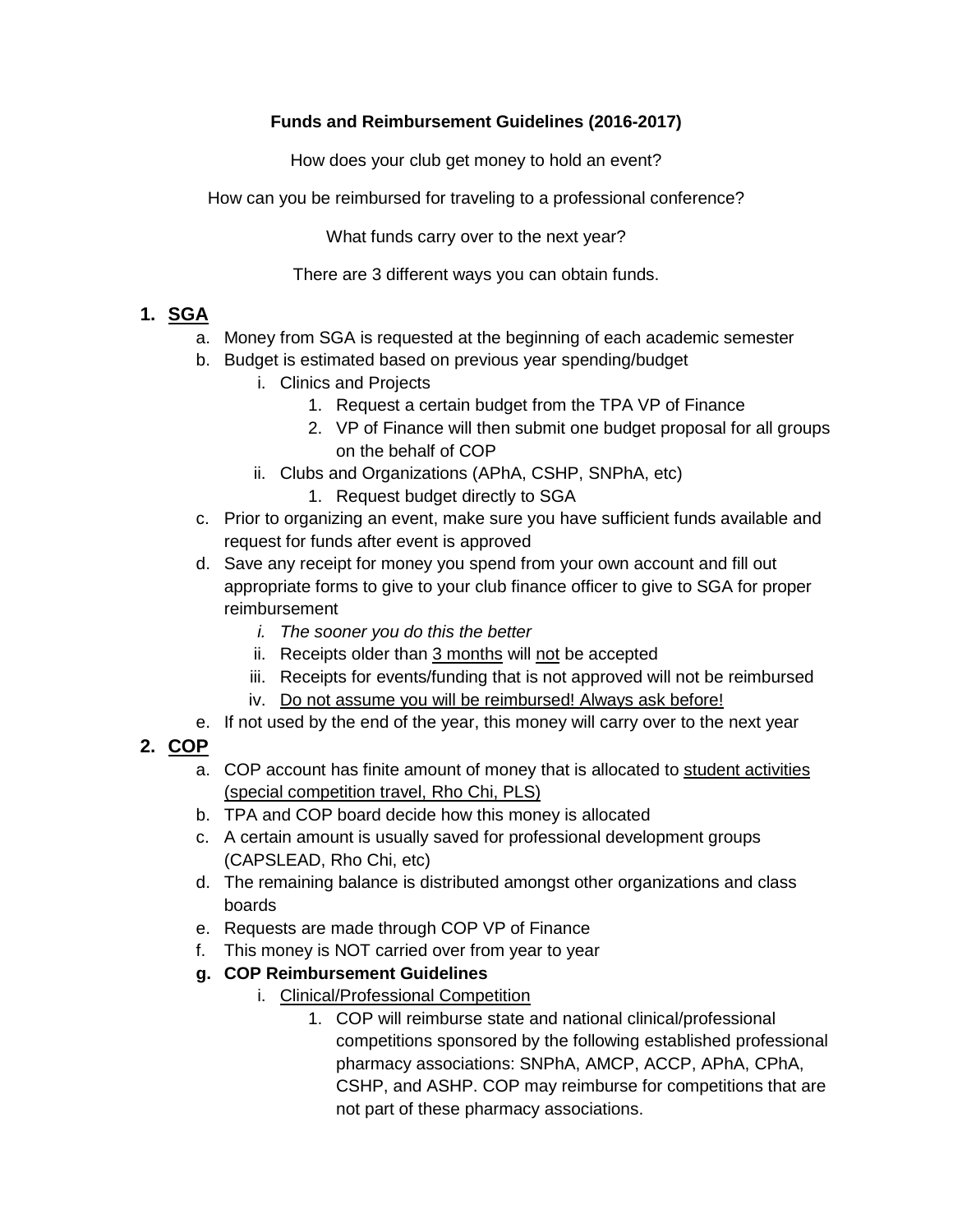- 2. Steps to request reimbursement:
	- a. If a student wants to participate in a competition sponsored by one of the approved associations and the association has a Touro California chapter then the student MUST ask the local chapter for help in funding his/her competition before he/she can submit a reimbursement form to the COP VP of Finance. The **COP will match** the amount provided by the local chapter up to the maximum that has been budgeted for that meeting.
	- b. Complete the *"COP Fund Request Form"* with supporting documents and submit it to Charity Yamada for the Dean's approval **2 months prior** to the competition date. Contact the COP VP of Finance to get the forms.
		- i. Make sure this is FULLY complete with ALL signatures
		- ii. These forms need to be signed by the advisor of the student organization prior to turning it in.
		- iii. Reimbursement is not guaranteed if paperwork hasn't been submitted and signed by the Dean prior to travel.
		- iv. Reimbursement is not guaranteed for purchases made prior to Dean's approval
		- v. After receiving approval to move forward, do not combine purchases with others attending same event. For example, 2 or more students purchasing an airline ticket on 1 credit card or sharing a hotel room and putting purchases on 1 credit card. Students should have own receipts and personal credit card information on each purchase or there will be a delay in reimbursement.
		- vi. If the student will be traveling regardless of being sponsored or not, he/she can make purchases prior to approval but please make sure he/she is fully aware that a reimbursement is NOT guaranteed.
	- c. Once approved, the student will be notified by email and must submit a *"Travel Requisition Form"* with all backup documents for the Dean's approval.
	- d. Upon return, complete and submit an *"Expense Reimbursement Form"* with receipts for ALL expenses being claimed within 30 days of return.
	- e. The COP VP of Finance will provide in a timely manner a reimbursement figure to the student, and assist with coordinating with the COP Administrator of Business Operations (Mrs. Charity Yamada) completion of required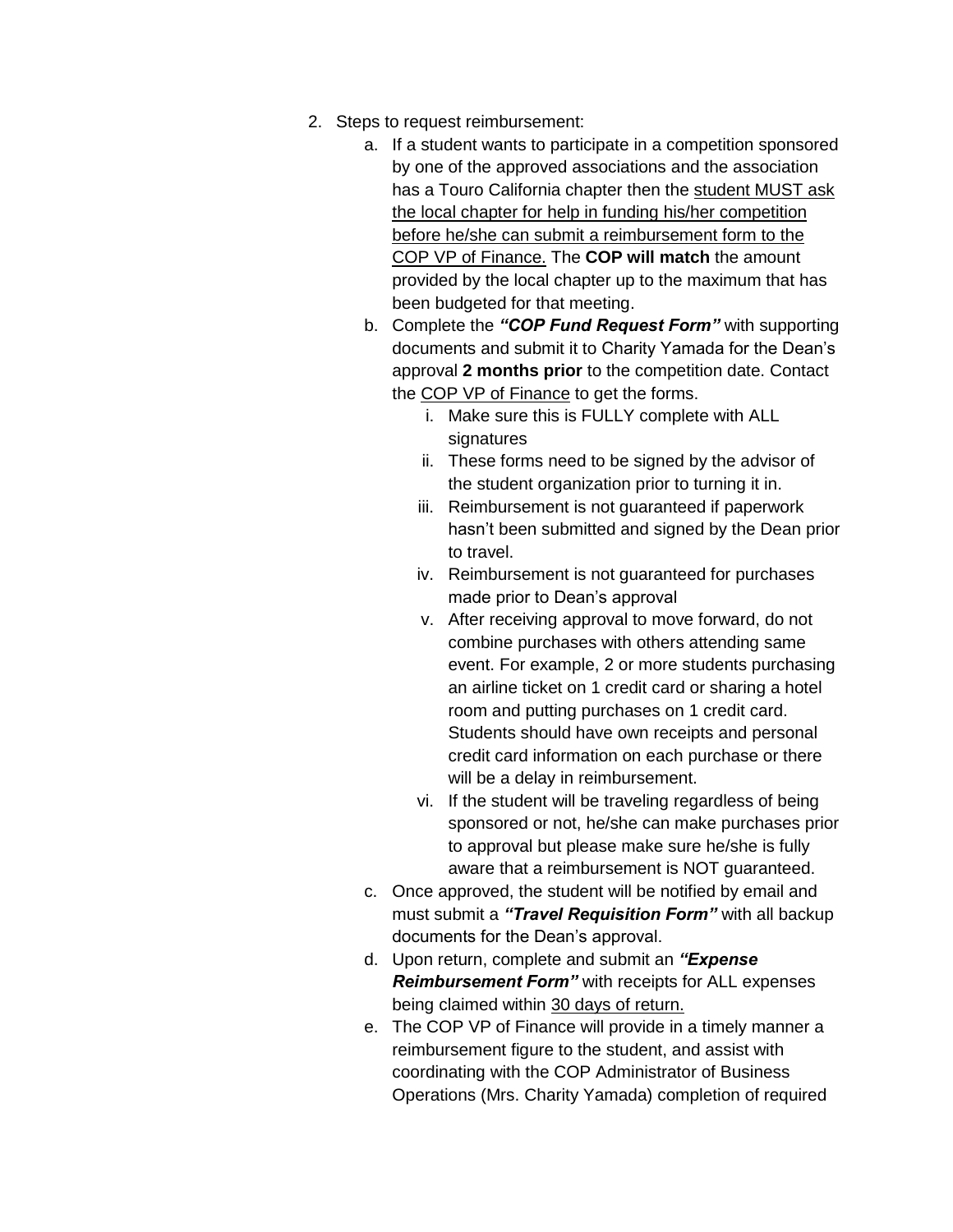university forms to request (which must be completed and approved prior to travel) and obtain a reimbursement (which must be completed within two weeks of returning from travel).

- f. The required university forms and instructions can be obtained from Mrs. Charity Yamada, COP Administrator of Business Operations (H-84, foyer area).
- 3. Reimbursement amounts:
	- a. If a competition resides within California, COP will reimburse up to **\$145** to cover lodging, transportation, registration and food costs in Northern California and up to **\$315** for Southern California. The student must keep costs to a minimum and cannot cover expenses for other people.
	- b. If a competition resides outside of California, COP will reimburse up to **\$315** to cover lodging, transportation, registration, as well as some food costs. The student must keep costs to a minimum and cannot cover expenses for other people.

### 4. **NOTE:**

- a. Reimbursement will NOT be granted if the necessary paperwork hasn't been submitted AND signed by the Dean PRIOR to traveling (TUC COP Research Presentation/Competition Fund Request Form and Travel Requisition Form with backup documents).
- b. The reimbursement **amounts stated in bullet 3 are not fixed** and they can change upon many factors such as availability of funds, etc
- c. Students attending clinical/professional competitions not sponsored by the associations mentioned in bullet 1 can still apply for aid request, but aid is not guaranteed.
- d. A student should not expect that 100% of his/her travel expenses will be covered by the school.
- e. Clinical/professional reimbursement **WILL NOT** cover membership fees. For example, if a student is to attend a clinical competition sponsored by CSHP and he/she is not a member then he/she is solely responsible to pay for CSHP membership.
- f. Touro does not reimburse "Quiz bowl" events due to the large number of Touro participants and limited resources.
- g. **These guidelines are subject to change**. For the latest guideline contact the COP VP of Finance.
- h. **Final decision for reimbursement will ultimately be determined by the COP VP of Finance and the Dean of the School of Pharmacy.**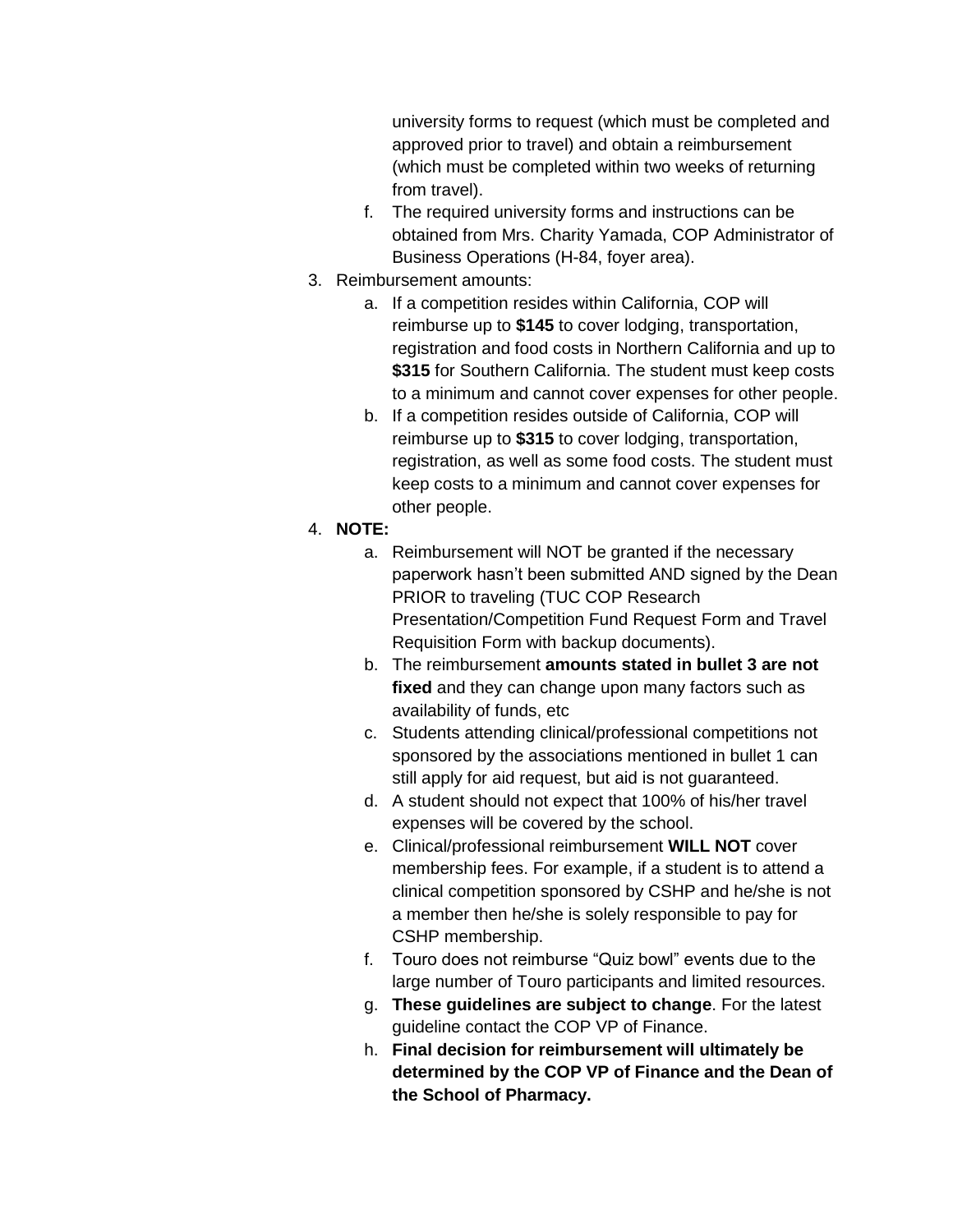### i. **If at any time there is uncertainty about the process, ASK Charity Yamada.**

- ii. Professional Development
	- 1. In addition to helping students pay for their travel expense to attend clinical/professional competitions, COP earmarks funds each year to support student professional development and recognize achievement.
	- 2. COP will reimburse or subsidize up to the following budgeted amounts for the activities listed.
	- 3. Students may request support for professional development activities not list above, but aid is not guaranteed. COP will provide aid based on availability of funds and programmatic priorities.
	- 4. Steps to obtain funds:
		- a. The procedures for obtaining travel reimbursements for CAPSLEAD are the same as described above for professional competitions.
		- b. The food orders for the initiation events listed above should be coordinated with the Executive Assistant to the Dean/Curriculum Support Manager (Mrs. Alisa Danyeur). Food orders must be placed a minimum of **two weeks** prior to the event

## iii. Touro Mandated Professional Meetings

- 1. Touro University California mandates COP students to attend one state or national professional meeting prior to graduation.
- 2. The average cost of meeting this requirement has been factored into the financial aid packages of COP students so that it does not cause an undue financial burden.
- 3. In addition, COP students may be reimbursed up to \$50 for attending a Touro-mandated professional meeting. Reimbursement amounts are subject to change.
- 4. COP students must use the SGA reimbursement form in order to request funding after attending the conference. Contact your corresponding class VP of Finance for the SGA reimbursement form.
- 5. Reimbursement requests must be submitted within 60 days of the conference/meeting.
- iv. End of the Year Banquet
	- 1. Speak with VP of Finance on COP Board
	- 2. Food orders placed through Mrs. Alisa Danyeur

# **3. Fundraising**

- a. This money is obtained from student fundraising and donations
- b. Each club has a separate account within SGA